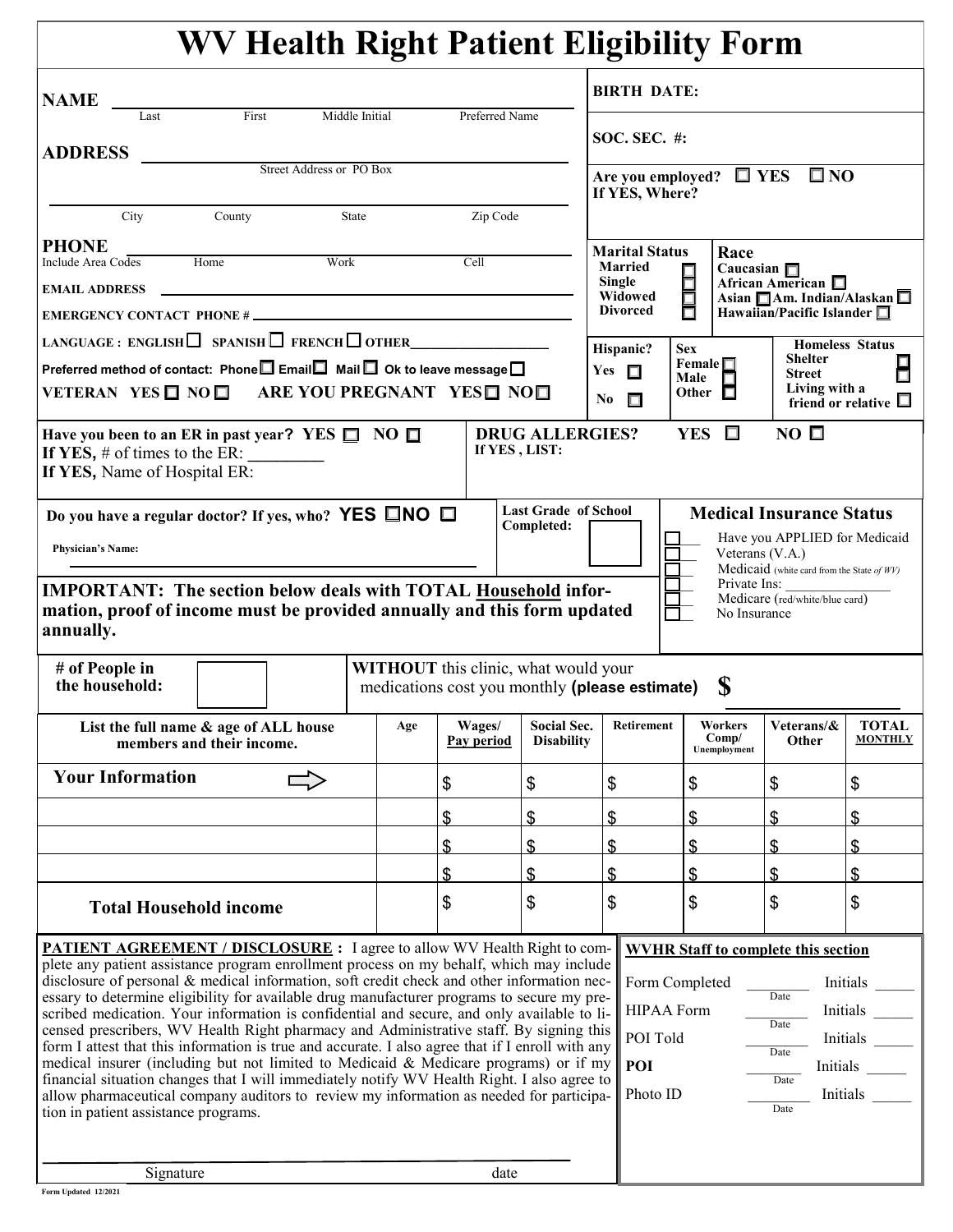# **Medical History**

| <b>LAST NAME</b>                                                        | <b>FIRST NAME</b>             | SOCIAL SECURITY NUMBER                     |  |  |
|-------------------------------------------------------------------------|-------------------------------|--------------------------------------------|--|--|
|                                                                         |                               |                                            |  |  |
| CITY, STATE ZIP                                                         |                               |                                            |  |  |
|                                                                         |                               |                                            |  |  |
| <b>HOME PHONE</b>                                                       | MOBILE PHONE                  | DATE OF BIRTH                              |  |  |
|                                                                         |                               |                                            |  |  |
| Do you have or have you had any of the following? Check all that apply. |                               | Are you allergic to any of the following?  |  |  |
| $\Box$ Artificial Joints                                                | $\Box$ Thyroid Problem        | $\Box$ Latex                               |  |  |
| $\Box$ Heart Issues (circle all that apply)                             | □ Kidney Disease              | $\Box$ Anesthetic (Lidocaine or Novacaine) |  |  |
| Murmur                                                                  | $\Box$ Tuberculosis           | $\Box$ Antibiotics                         |  |  |
| High Blood Pressure                                                     | $\Box$ Autoimmune Disorder    | $\Box$ Sulfa Drugs                         |  |  |
| Low Blood Pressure                                                      | $\Box$ HIV                    | $\square$ Aspirin                          |  |  |
| Tobacco                                                                 | □ Neurologic Disorder         | $\Box$ Ibuprofen                           |  |  |
| Pacemaker                                                               | □ Seizure, Epilepsy, Fainting | $\Box$ Other                               |  |  |
| <b>Rheumatic Fever</b>                                                  | $\Box$ Arthritis              |                                            |  |  |
| $\Box$ Blood Transfusion                                                | □ Cancer or Tumor             | Are you using or taking any of             |  |  |
| $\Box$ Anemia                                                           | $\Box$ Migraines/Headaches    | the following?                             |  |  |
| $\Box$ Clotting Disorder                                                | $\Box$ Asthma                 | $\Box$ Tobacco                             |  |  |
| □ Abnormal Bleeding                                                     | □ Herpes or Cold Sores        | $\Box$ Aspirin                             |  |  |
|                                                                         |                               | $\square$ Antibiotics                      |  |  |
| $\Box$ Pregnant<br>$\Box$ Taking Hormones<br>Are you :                  | $\Box$ Blood Thinners         |                                            |  |  |
|                                                                         | □ Osteoporosis Meds           |                                            |  |  |
| <b>Reason for dental visit:</b>                                         | $\Box$ Insulin                |                                            |  |  |
|                                                                         |                               | $\Box$ Nitroglycerin                       |  |  |
|                                                                         |                               | □ Non-Precrisption Drugs                   |  |  |
|                                                                         |                               | $\Box$ Other                               |  |  |

## **Contract for Dental Services**

All patients must agree to the following conditions in order to receive dental services at West Virginia Health Right.

**NARCOTICS are not provided or prescribed at West Virginia Health Right.** Non-narcotic medications will be offered for pain relief and have been shown to be effective in pain management.

**SLEEP ANESTHESIA is not offered at this clinic.** The dentists are gentle and will assist in making you as comfortable as possible throughout the procedure(s).

**ORAL HYGIENE must be practiced.** We will show you how to take care of your teeth and gums after the procedures we provide. If you do not follow our instructions, we will not schedule you for additional dental work.

**NO SHOW or late cancellations:** We understand that there are some circumstances that might cause you to miss your appointment. Therefore, if you must cancel an appointment, you must do so at least 48 hours in advance so that another patient may fill your space. Two missed appointments may result in dismissal from the dental program. Call (304) 414-5915 for cancellations.

I agree with the above, and will do my best to comply so that the complications I may experience as a result of any dental procedure I will have, will be minimized.

| <b>Patient Signature:</b> | Date. |
|---------------------------|-------|
|                           |       |